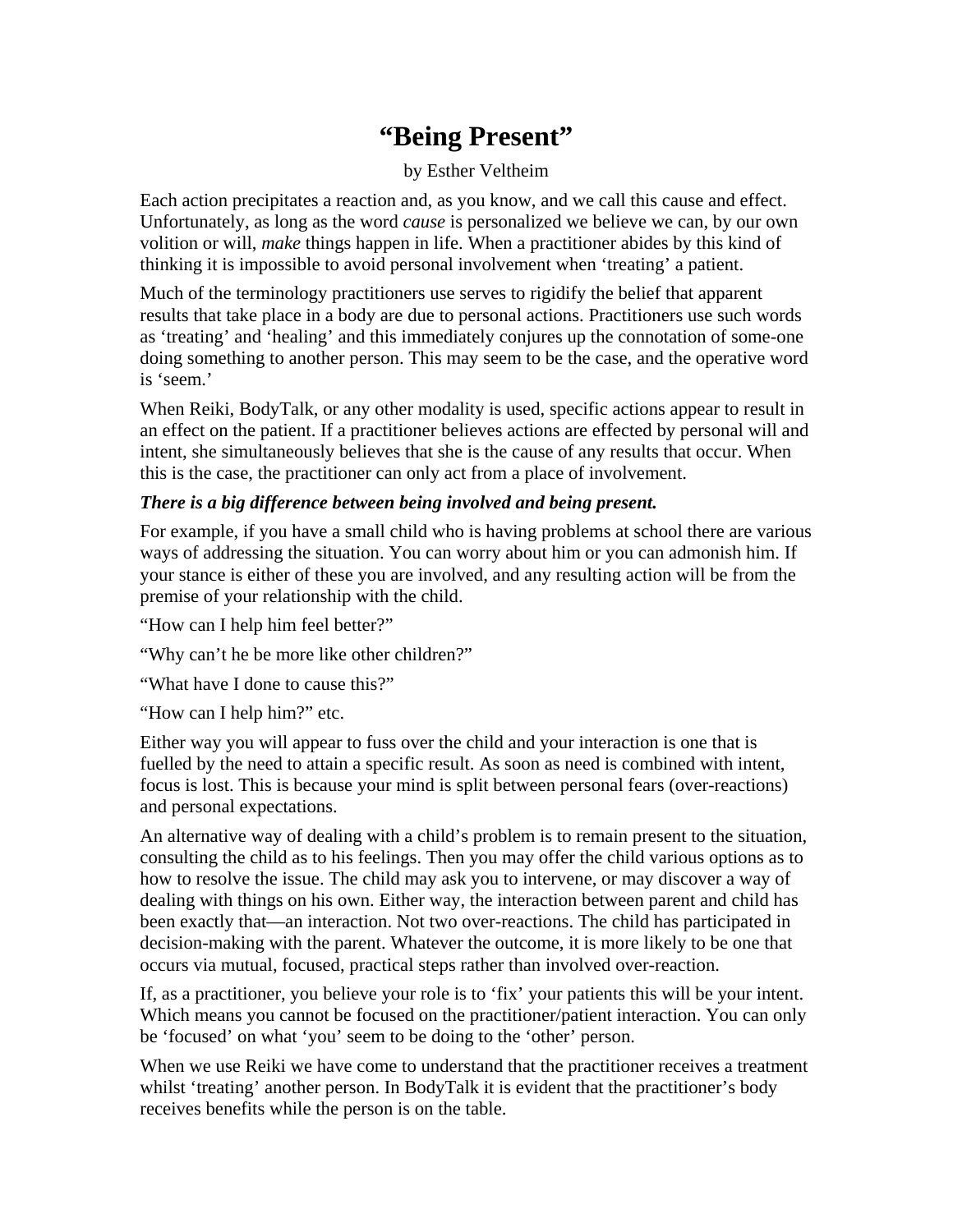If you close your eyes for a moment and focus on BEING you will discover that the experience is not confined within your body and does not stop at the person next to you, or anywhere beyond your body. Every-one has the same experience when doing this exercise. This tells us that Experiencing is all there Is. It is only the idea that experiences are personal that causes the idea of limited experiencing.

When a patient appears to experience disharmony, the practitioner sets about trying to harmonize him or her. As long as the practitioner believes "I Am causing" results they are acting from the standpoint of personal limitation. You may feel you have the power to cause healing. If this is your belief, you cannot be free of the belief; "what happens to the patient is 'my' responsibility."

When you practice from this premise, actions are involved. When you personalize the 'treatment' process in this way, you are more likely to feel drained as the result of treating. When you personalize any action, it requires increased energy on your part because your personal identity is at stake. "I must do this," "I should have done that."

Where BodyTalk is concerned, the innate wisdom directs all actions and it is easy to realize that you, the practitioner, are simply acting as a medium for healing to take place. Where Reiki is concerned, the energy goes to where it is needed, despite any intent you may have. This makes these two modalities wonderful examples of the power of simple interaction. Treating is happening, rather than some-one is treating some-body else.

Whatever your modality, if you have been practicing for a while, you will know that specific results are never guaranteed. This tells you that the precise effect of any action is un-assured. If you believe you can, and should, obtain specific results, your mind is forward focused. *Your mind is split between your identity (as a practitioner) and your goal for the patient*. In other words, the process of 'treating' is far from focused.

The desire to feel 'One' with the world and others is simply a sign that you intuit your sense of separateness to be unnatural. From a philosophical standpoint the sense of separateness is a dis-ease—a misperception. The instinct to feel at one with life, consciously or unconsciously, fuels all actions. We are constantly trying to bridge the gap between the world and ourselves.

This dilemma precipitates the minds focus outward, towards others. This rigidity of focus solidifies the belief that there is external separation that needs to be healed. From this belief arises the desire to fall in love, to bond, and to heal others—that which appears external to the self. When this desire presents itself as a nigh impossible one, we blame ourselves and, or, blame others. This is why the world appears to be made up of 'fixers' and 'blamers.' Some may appear to embrace, others to reject, but all have the same inner urge—to dissolve the sense of separation.

As long as the mind is split between 'me' and 'others' we experience the need to control and modify our life experience.

What we do not understand is that the external world of seemingly separate objects is simply a reflection of the split between the personalized self and the impersonal Self. The desire to heal the split between self and 'others' is merely a reflection of what is going on 'between' our true nature (the impersonal Self) and the person we think we should be (the personal self).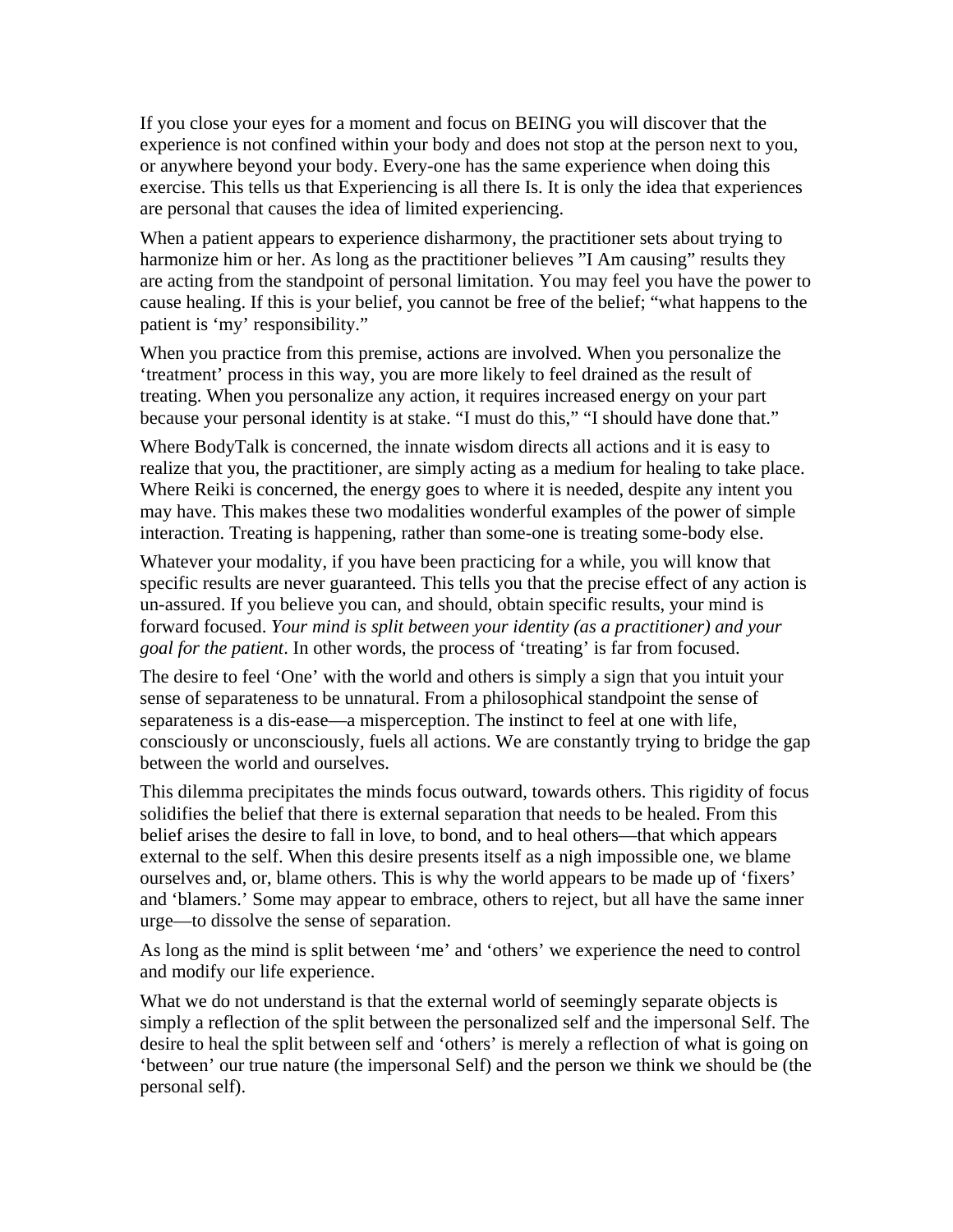The belief we need to become a certain way in relation to others keeps the mind distracted from who we Are beneath all the facades.

When it is understood that our seeming 'split from life' (manifestation) mirrors our split from Self, the mind gradually turns its focus away from the need to change 'others,' or affect others. We realize self-healing is an inside job that is not dependant on, or limited by, the actions or viewpoints of others.

Like someone looking for their eyeglasses which are on the end of their nose, you may first blame others that you can't find them. Then you may blame yourself for misplacing them. This is how the existential dilemma appears as the Self looks for itself first via the personalized identity of the 'me' bodymind object.

As long as you believe you need to 'fix' and improve how you are, the mind remains involved—split between a limited identity and unattainable goals.

*When you recognize that the seeming split from life occurred despite you, you may realize that its healing, likewise, can only happen despite you*.

As the belief in personal effort and control incurred this split, it makes no sense to use effort to heal it. This would be similar to someone removing a thorn from their foot and continuing to dig around in the wound.

The 'thorn' is your belief in effort, which keeps you in an involved mode. If you want to remove the 'thorn' of efforting, you simply have to live life as it presents itself. This requires acting 'as if' actions and their results are personal, all the while understanding that everything happens despite you.

What happens, just happens, within experiencing. If you *need* to alter experiencing with the intent of a specific outcome, you cannot be free of the need to struggle.

The only reason you have *needs* is because the memory of past experiencing fuels the desire for similar, or different, results. To act out of fear and the need to 'attain' a specific outcome is involvement, and requires emotional and often physical struggle.

Using past experiences to assess your dealings with a present situation is very different. Taking practical steps to deal with a situation and having no rigid needs as to outcome, is to remain present to, and focused on, what is. Anything can result (as is always the case), but you are open and present to whatever happens. When something results, if you deal with it in a similar way, you remain focused and present.

Therapists and practitioners are engaged, perhaps more than most, in *apparently* 'healing others.' This is indicative of a very strong desire, albeit often unconscious, to heal self. There is a personalized role of a practitioner wanting to harmonize seeming external imbalances. This simply mirrors the dynamic of the 'me' identity seeking the impersonal Self and thus harmony.

Philosophically, we understand the Self we seek to be impersonal. We understand that realization of the impersonal Self will lead to the falling away of all sense of separateness. This is why we give lip service to the words "we are One."

Unfortunately our minds have fixated so long on the idea of 'me' and 'others' that we think Self-realization is an altered state of consciousness wherein duality somehow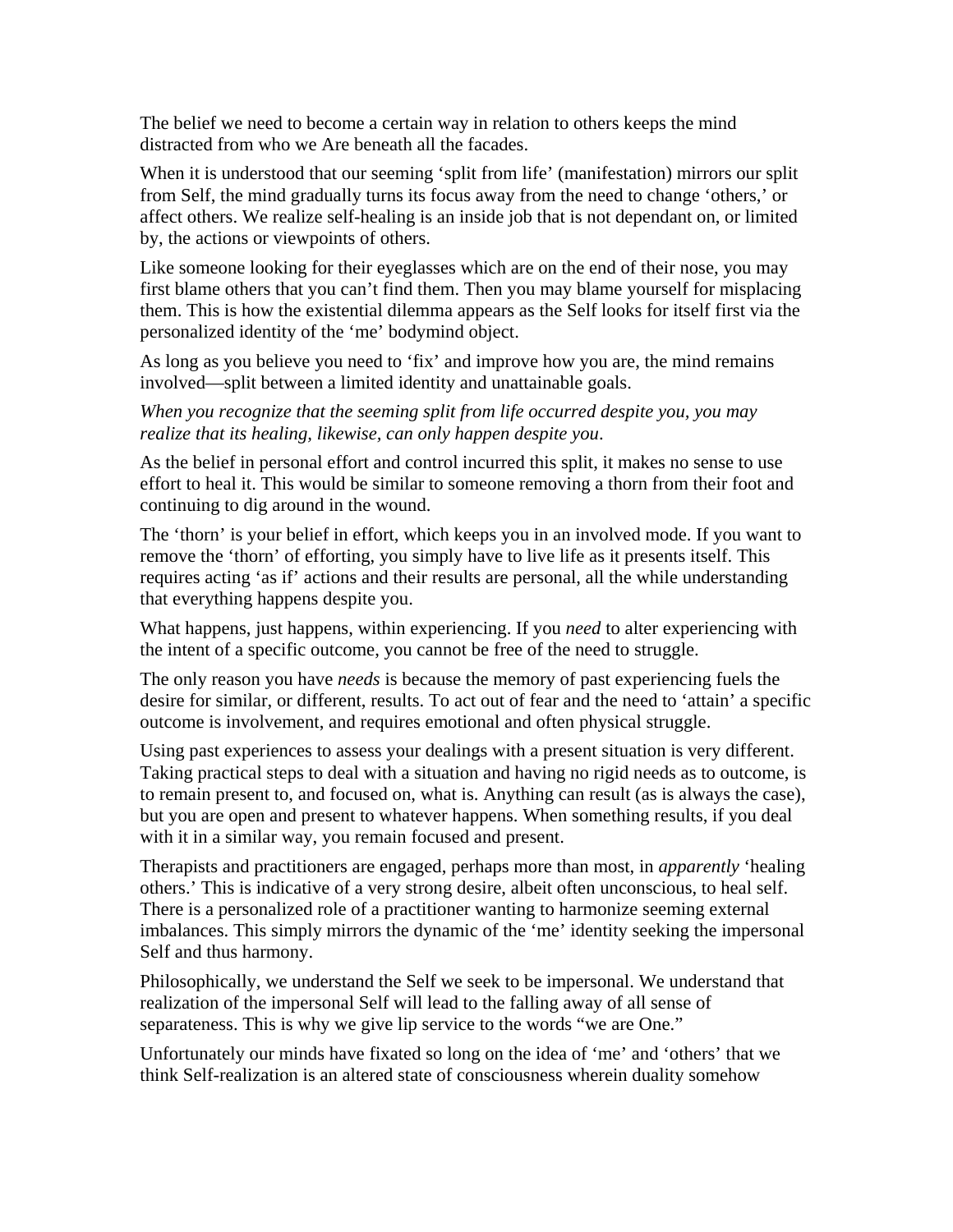disappears. Whilst such an understanding remains, we feel fear each time any of our masks fall away.

We want 'oneness,' which, we understand, requires the disappearance of the false self with all its masks. But (if we are honest) the idea of enlightenment is so appealing because we think it will make us appear special in the eyes of others.

*We desire the dissolution of our masks whilst yearning for the masks to beat all masks – specialness*. Whilst this tug of war persists in our minds we struggle to be free of struggle.

What is rarely understood is that another word for Self is Experiencing. Duality is the medium of Experiencing. All there is Is Experiencing.

In other words, there Is no experiencer and no-*thing* to be experienced. No-thingness and thing-ness are merely concepts that serve to describe the indescribable—the nonconceptual. However, as long as the mind is split by the idea of diametrically opposing ideals—nothingness versus thingness—it cannot conceive of life without a personal 'me' needing to control it.

From the perspective of each individual with their contradicting ideas about what is 'good' and 'bad,' it is impossible for only 'good' experiencing worldwide. This is the idealistic paradigm of those who tout the goal of world peace.

Clearly, (and actually not that clearly to many people) world peace is a ridiculous goal. What is 'good' in the eyes of one is seen as 'bad' in the eyes of another. Or, as my friend so beautifully illustrated, "in a 'perfect' world the goalie would stop all the goals and the shooter would get all the goals in." This simple imagery shows you that perfection is a ridiculous ideal.

When the Self is 'realized' it is clear that all there Is, is Experiencing.

Manifestation does not disappear, and Experiencing continues to contain a richness of apparent changes. The richness of duality continues unfolding within Experiencing. The one difference is that there is no desire to control *any* happening.

Practical steps are still taken, for example, to dress warmly when it is cold, to avoid having the body hit by an oncoming truck, but there are no *needs* with regard obtaining specific outcome. There may still be a requirement to earn a living so that one can eat, but if money problems arise they are dealt with without fear—practically.

Experiencing continues, as before, with so-called 'good' and 'bad' experiencing, but it is completely uninhibited by personal desires and fears. Everything happens as it happens and the body is the instrument through which practical concerns are acted upon as they present themselves. This describes Being present.

*The difference between the common man and the 'sage' is simply that the latter is uninvolved and totally present.* 

The common man is, most of the time totally involved struggling between past feedback and yearned for goals. He is essentially absent, with one foot in the past and one in the future—*filling the void*. When the need to 'fill the void' disappears, the Self, the Now, is realized.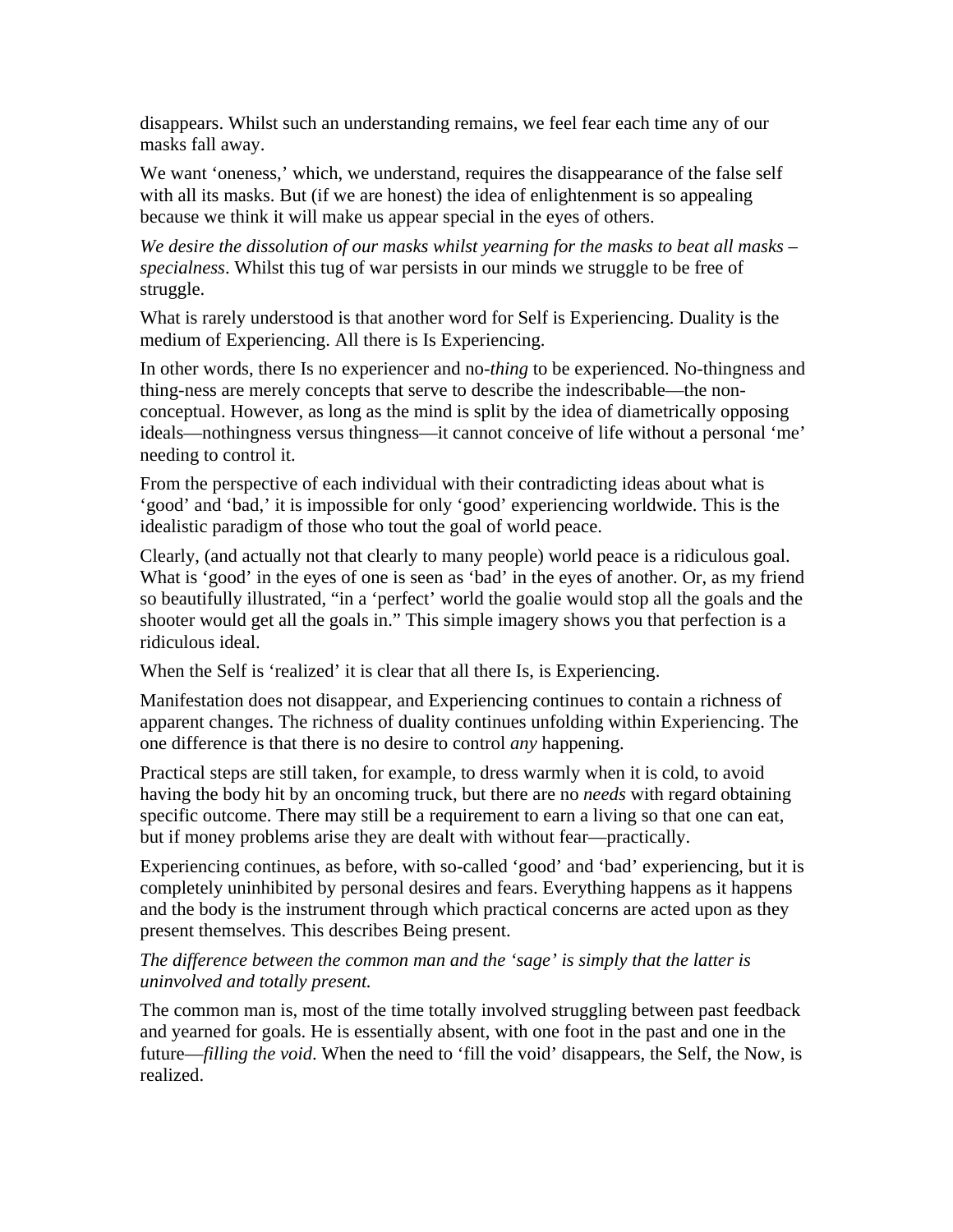Be as you Are and there you Are! Be as you think you should be, or as you think you want to be, and you will keep on missing the very Self you seek!

The Self is no-*thing* to be 'attained,' because you Are the Self. You know this because you experience 'I Am.' It is because you think 'I Am some-thing' that should be a certain way or be experiencing only this or that, that you have lost sight of your true nature. In fact, your true nature is, paradoxically, always 'in sight' as long as you experience 'I Am.' The labels you attribute to 'I Am' are what blind you to, and distract you from, the Self.

The self of shoulds and should nots, and goals and involvement, is what prevents you from knowing you Are the goal. That, in fact, there is no goal, because the Self is unlimited and has no location or limitation. All there is, Is Experiencing.

If, intellectually, you understand thus far you, will realize that the mind's focus towards 'doing with intent' is your only 'problem.' As a practitioner, realize that the treatment process of another person is a reflection of the impersonal healing that is occurring 'between' the 'me' object and the Self. The reflection of practitioner and patient arises within the Self, and has given you the idea that 'you' are causing something to happen in the 'other.'

If you deeply understand that *essentially* there are NOT TWO - that there is no 'other,' only impersonal, unlimited Experiencing—then needs and intended outcome will dissipate.

The involvement of practitioner towards patient will dissolve into Presence. When the role of practitioner unfolds in a focused way, anything is possible. When involvement gives way to Being present you will be amazed at the reflection within duality. Then, and only then, do you realize that nothing, absolutely nothing, is as it seems.

If you make a robot, before you wire it up and press the 'on' button, the robot does not move. Once electricity flows through it, it will be able to move in various ways—walk, pick things up, maybe even talk. Despite these actions the robot cannot feel anything.

Likewise, the body is an inanimate object that functions only when it is animated by experiencing (Awareness). When experiencing ceases, the body is again inanimate— 'dead.' In the same way a television cannot feel the pictures that animate its screen, the body object feels absolutely nothing. This is because no object can feel.

As a practitioner, if you understand this simple logic, your way of treating will change. You will no longer focus on making the body feel a certain way. You know that your television isn't the generator of the pictures that animate it. So, you adjust the settings and maybe move the aerial so that the 'receiver' functions better.

Similarly, when you 'treat' the body, a fine-tuning of the physical mechanism is happening, so that it is a clearer medium for experiencing. You cannot make a body feel better because it cannot and never has felt anything.

If you understand this, a paradigm shift will occur in the way in which 'treating' happens. Until now you have been involved in improving the physical body so that the 'person' will feel better. Little, if any, differentiation has been made between the object and 'who' you are treating. You have thought of the object and its animation as one and the same THING.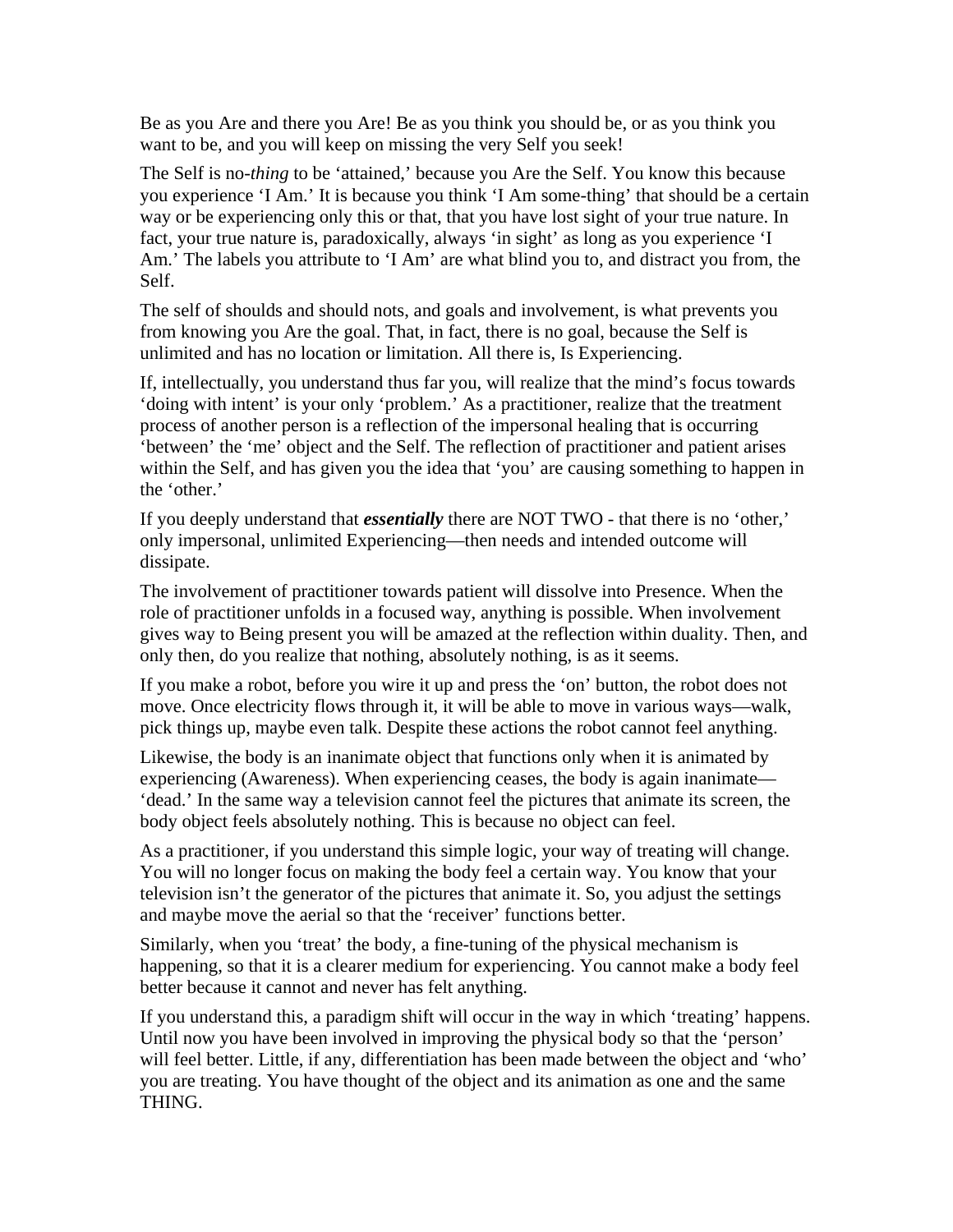While you believe you Are the practitioner with personally directed skills, actions are involved—efforted. This dynamic is evidenced by the words so often used by practitioners— focus and intent. To use these two mutually contradicting terms in conjunction with one another makes no sense.

Focus means being present to what is Now. Intent signifies the mind's objective in the future. The use of these two words together is an indication that the mind is 'split.'

What has caused this 'split' is the belief that 'you' and 'others' Are objects with feelings. This has lead to the thinking that 'you,' the object, can control and alter what feelings take place in the 'other.' As long as the belief in personal control exists, you are never free of involvement.

When you realize *all* actions happens despite you, albeit via your body, focusing is the modus operandi. Rather than one object affecting another, there will be 'treating happening.' Minus personal involvement, the practitioner's body is a clearer medium for the impersonal functioning of Awareness.

When the practitioner's personalized role is out of the picture, the patient is no longer treated as an object. The sense of one object affecting 'another' disappears from the perspective of your body. When this happens you are focused, and it is more likely that the focus of the patient will change accordingly. Then focusing is happening, not merely from the perspective of the practitioner's body, but also from that of the patient.

Consequently, the mode of treatment is incidental to the 'results.' It may seem as if this or that technique caused specific changes. Relatively speaking, the body object appears *affected* by certain techniques. However, changes in the body are simply changes that are not felt in any way by this mechanism. The body has simply become a more finely tuned vehicle for the impersonal functioning of Awareness.

In BodyTalk, Consciousness is termed innate wisdom when, via the body, indication is given as to what needs addressing. If a consciousness treatment registers as a priority, it does not mean 'you' the practitioner can shift the consciousness of the patient or 'other.'

Perhaps you, by now, understand that Consciousness is always expressing through the body object. Even when rigid ideas about personal identity exist, they are an expression of impersonal Consciousness. When rigidity of thinking is ready to fall away, 'innate wisdom' indicates this. This means that when a consciousness treatment shows up as a priority, the patient's body is already a clearer vehicle for the expression of Consciousness. Any technique that happens is, yet again, an expression of Consciousness happening by means of the mechanism of the practitioner's body.

Consciousness does not need any-*one* to 'shift' it. There Is no-*one* doing anything to an*other.* There are merely actions happening within Consciousness that are not in any way separate to Consciousness.

## *In the same way water cannot make itself wet, Consciousness cannot, and does not, need to make itself 'more conscious.'*

Let us say that while addressing a 'problem,' thinking arises with regard 'me' (the practitioner) and the 'other' (the patient). From a relative (objective) standpoint, this might appear to signify that the practitioner body is, itself, an unclear vehicle for the expression of impersonal Consciousness.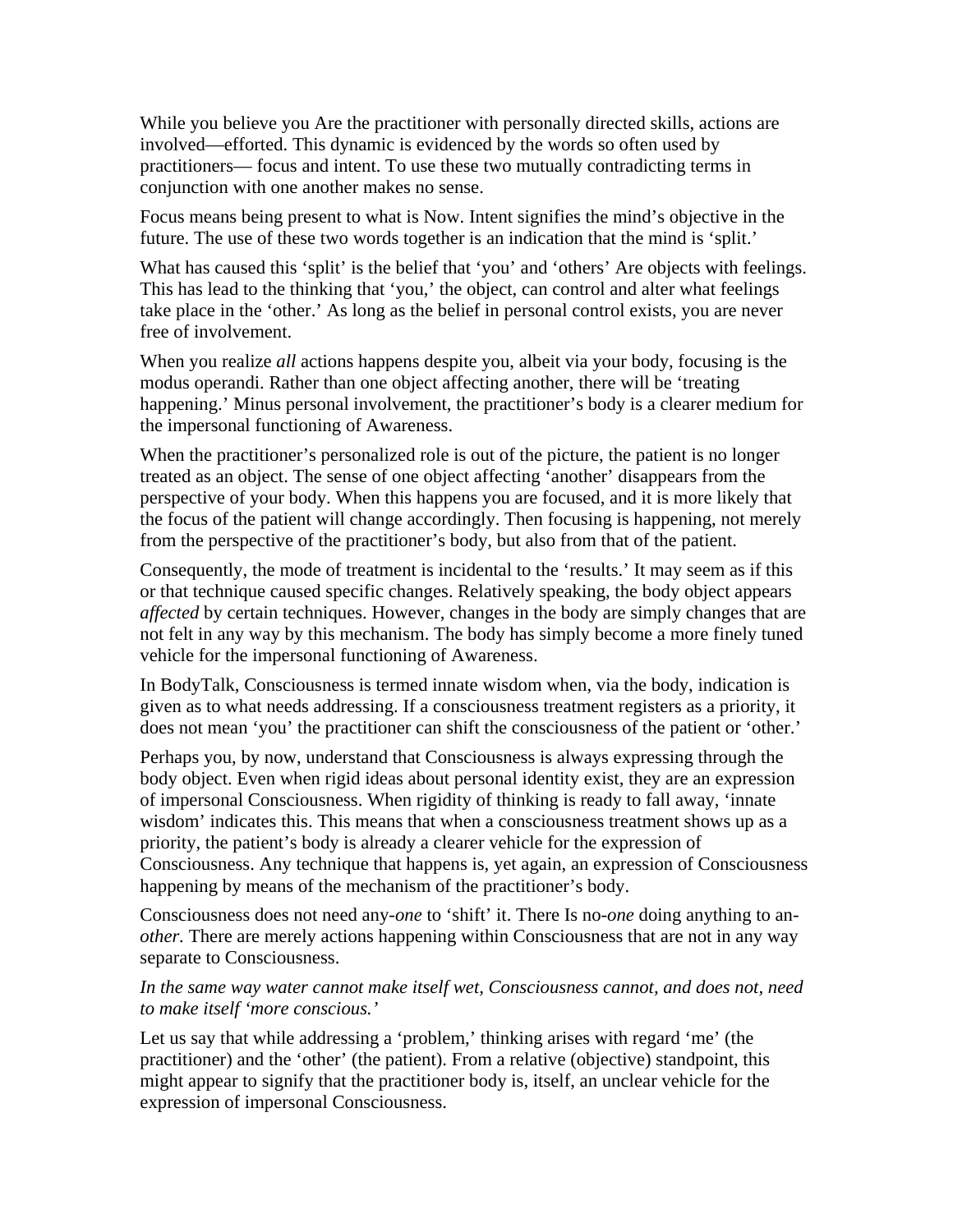To think in these terms gives the body immense significance. It is easy to fall into the trap of thinking that the body object is responsible for that which animates it. If we continue to think in this way, the belief persists that the body must change before Consciousness can.

What needs to be understood is that Consciousness does not *need* to change and does not change. When waves appear on the surface of the ocean the ocean is still an ocean. When water freezes it is still water. Changes are only relative from the objective, limited paradigm.

Like an ocean that is one moment still and another turbulent, the expression of Consciousness is rich in nuances. Whatever expression Consciousness takes, from a relative standpoint, it is still Consciousness.

What needs to be understood is that the body is a clear medium for that which animates it, even if that expression arises as a 'misperception.'

What then is meant by fine-tuning the body to make it a 'better vehicle' for Expressing?

"What is the point of even bothering?" you may ask.

The point is, that there is no point—no reason. There is also no reason for not 'treating.' Whatever is happening is the expression of impersonal Consciousness. The idea of 'finetuning the body' is simply one that has arisen impersonally. The idea of purpose arises in the same way.

Purpose is a relative concept, as are all concepts, of course. As long as it is a concept you believe in, you remain involved, missing what is, thinking about what might or should be. If you realize that anything that happens via your body is essentially impersonal, the idea of 'getting results' for a certain reason will fall away. If 'fine tuning the body' is happening, it is happening. The mind likes to attribute reasons to what is happening and so it helps to think the body will be a better vehicle for Consciousness. If this gives the mind a better sense of focusing when addressing the body, then the idea is helpful. Ultimately there is no reason or purpose to any expression of Consciousness; it just Is as it Is.

'Treating' and apparent 'results' are simply expressions within impersonal Consciousness. When this is understood, questions do not arise as to why this role is engaged in—until they perhaps arise. All actions will continue happening one way or another, despite you, until they cease. All you can do is live life as it presents itself, minus any sense of purpose.

The body is a phenomenal *appearance* within Consciousness. This means that the body object cannot be affected by other objects. When changes appear to take place in any phenomenal object, it is never because another object has acted upon it. When changes *appear* to take place in a body after 'treating,' it is because Consciousness is animating the body in a different way.

The perception of change happens within Consciousness. No *individual* practitioner and individual patient are perceiving this change.

It is because Consciousness has identified with the 'me' (practitioner) and the 'other' (patient) that perceiving has become personalized. Despite the phenomenal manifestation